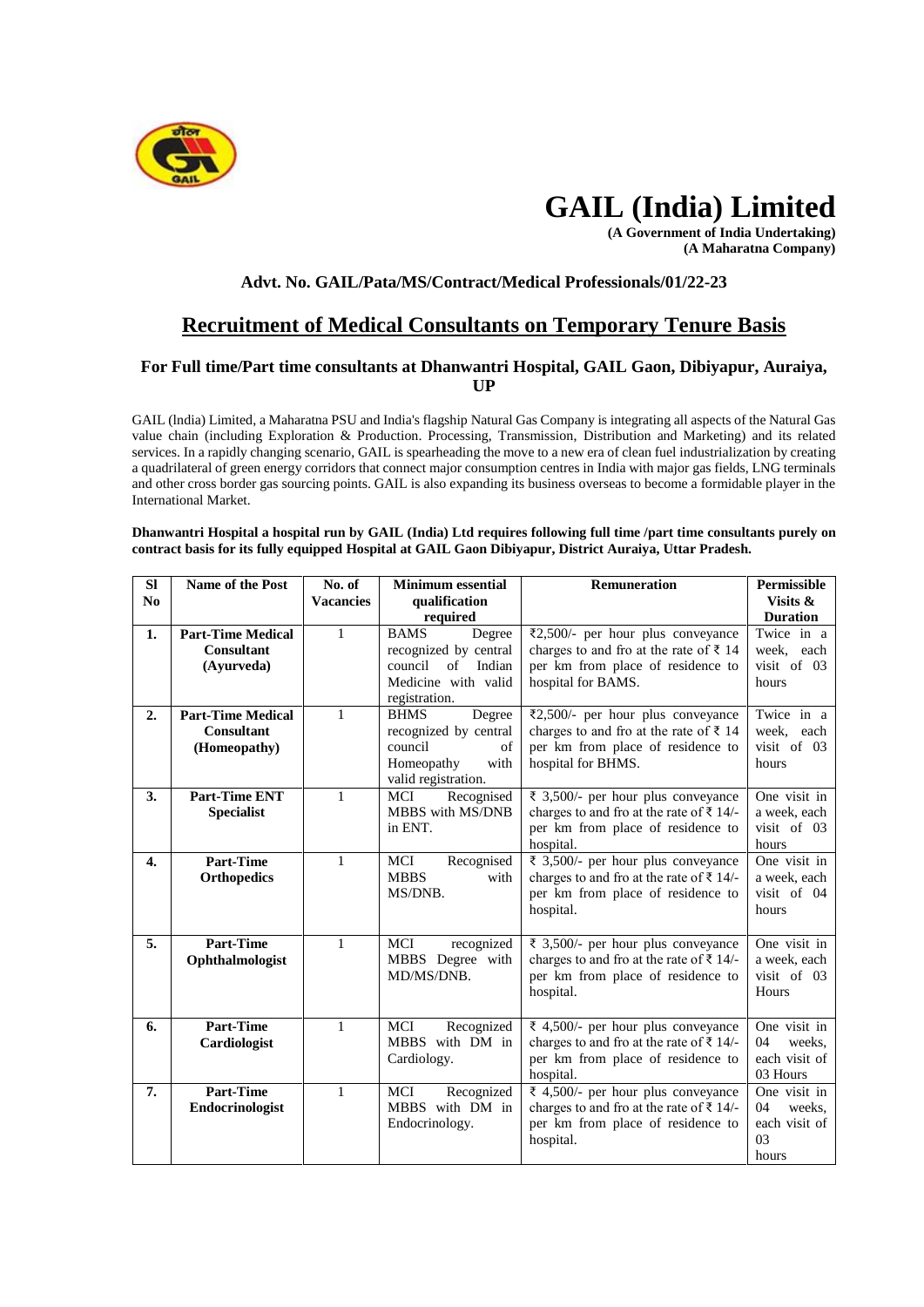| 8.  | Part-Time               |              | <b>MCI</b><br>Recognized   | ₹ 3,500/- per hour plus conveyance                  | One visit in  |
|-----|-------------------------|--------------|----------------------------|-----------------------------------------------------|---------------|
|     | Sonologist/             |              | MBBS with MD/DNB           | charges to and fro at the rate of $\bar{\tau}$ 14/- | a week, each  |
|     | Radiologist             |              | in Radio diagnosis.        | per km from place of residence to                   | visit of 02   |
|     |                         |              |                            | hospital.                                           | hours         |
| 9.  | Part-Time               | $\mathbf{1}$ | MCI<br>Recognised          | ₹ 3,500/- per hour plus conveyance                  | One visit in  |
|     | <b>Dermatologist</b>    |              | MBBS with MD/DNB           | charges to and fro at the rate of $\bar{\tau}$ 14/- | a week, each  |
|     |                         |              | in Dermatology.            | per km from place of residence to                   | visit of 03   |
|     |                         |              |                            | hospital for MD.                                    | hours         |
| 10. | <b>Part-Time</b>        | 1            | MCI<br>Recognised          | ₹ 4,500/- per hour plus conveyance                  | One visit in  |
|     | Gastroenterologist      |              | MBBS with DM in            | charges to and fro at the rate of $\bar{\tau}$ 14/- | a week, each  |
|     |                         |              | Gastroenterology.          | 1 per km from place of residence to                 | visit of 03   |
|     |                         |              |                            | hospital.                                           | hours         |
| 11. | Full Time-              | $\mathbf{1}$ | Recognized<br>MCI          | $\overline{\xi}1,13,000/$ - per month with annual   | Full Time (8) |
|     | Pathologist             |              | MBBS with MD/DNB           | increment of $\bar{\xi}$ 3,400/- for MD.            | hours<br>in   |
|     |                         |              | in Pathology/DCP.          |                                                     | every         |
|     |                         |              |                            | ₹1,07,000/- per month with an annual                | working       |
|     |                         |              |                            | increment of $\overline{\xi}$ 3,200/- for Diploma   | days<br>in    |
|     |                         |              |                            | holder.                                             | OPD)          |
| 12. | <b>Full Time Shift</b>  | 3            | Recognized<br>MCI          | ₹93,000/- per month with annual                     | For 8<br>hrs  |
|     | <b>Duty Medical</b>     |              | (MBBS) degree with         | increment of $\bar{\xi}$ 2,800/- per month.         | shift duty    |
|     | Officer for             |              | <b>AFIH</b><br>(Associate) |                                                     |               |
|     | Occupational            |              | Fellow of Industrial       |                                                     |               |
|     | <b>Health Centre at</b> |              | Health recognized by       |                                                     |               |
|     | <b>GAIL Pata Plant</b>  |              | DGFASLI, Mumbai.)          |                                                     |               |
|     |                         |              | with one year rotatory     |                                                     |               |
|     |                         |              | internship.                |                                                     |               |

#### **OTHER CONDITIONS FOR PART-TIME MEDICAL CONSULTANTS (For Positions at Sr. No. 1 to 10 above)**

Engagement will be Part-time, temporary tenure and on contract basis. Initial period of engagement will be for six months only. Based on the performance, period of engagement may be extended further on six monthly basis. However, total period of contract engagement will not exceed beyond 03 years under any circumstances.

### **OTHER CONDITIONS FOR FULL-TIME MEDICAL CONSULTANTS (For Positions at Sr. No. 11 to 12 Above)**

- 1. Engagement is full time, temporary and on contract basis and will have initial period of engagement for not more than one year. Based on the performance, period of engagement may be extended further on yearly basis. However, the maximum period of contract engagement should not exceed 03 years. Increment will be given on extension of services after completion of one year engagement.
- 2. Apart from above remuneration, Company also provides unfurnished residential accommodation at GAIL Township (subject to availability and recovery of LFR, Electricity, water charges and any other charges as applicable). GAIL Township has all modern amenities including schooling facilities, club, library, swimming pool, cyber café, state of the art sport & recreational facilities, shopping complex etc.
- 3. Personal accident insurance policy shall be arranged for SDMOs and Specialists for an amount of Rs. 12 Lakhs & 15 Lakhs respectively, to cover any eventuality including disability and medical treatment therefore.
- 4. Family Floater cover of Rs. 05 Lakhs for indoor treatment is provided in respect of self, spouse and two immediate dependents i.e. children and/or parents.
- 5. Cost of medicines upto Rs. 1000/- per month shall be met by the GAIL Hospitals/dispensaries towards OPD expenses of self, spouse and two immediate dependents, i.e. children and/or parents.
- 6. TA/DA is also payable in case duty requires travelling or deputed for field duty to other locations as per rules.
- 7. 12 Casual Leave and 12 Paid Leave will be provided in a calendar year on pro-rata basis i.e. 01 CL & 01 PL per month. Compensatory off will be provided for attending extra duty. Paid Leave can be accumulated or carried forward within the contract period but not Casual Leave.

#### **HOW TO APPLY:**

Interested and eligible candidates should download the requisite application format attached and send the same duly completed and signed to e-mail I[d recruitment.pata@gail.co.in](mailto:recruitment.pata@gail.co.in) or by registered post to **Shri Shashank Saxena, GM (HR), New Polymer Bhawan, GAIL (India) Limited, Pata, Dist. – Auraiya, Uttar Pradesh, PIN 206241**.

Candidates are required to send one set of photocopy of all relevant testimonials as indicated below along with the application and 2 passport size colour photographs.